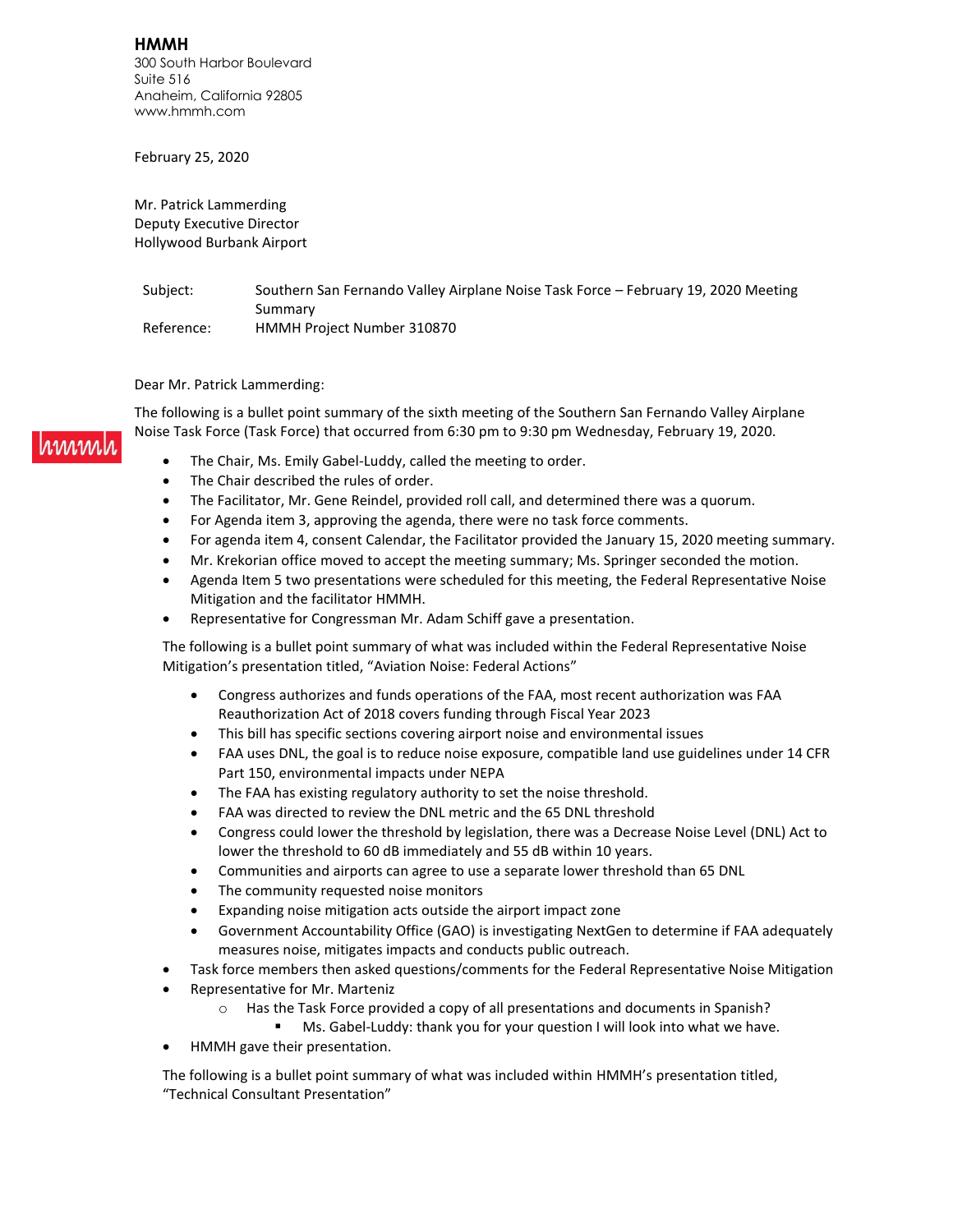- Federal Regulations
	- o Airport Noise and Capacity Act 1990 (ANCA)
	- o Airport Noise and Access Restrictions (Part 161)
	- o FAA Noise Abatement Policy Act
- Response to Task Force Member Questions
	- o HMMH presented a document containing responses to all questions prior to last month's meeting dated January 31, 2020.
- Data Analysis
	- o Aircraft operations by year
	- o Annual runway use
	- o Prevailing wind analysis
	- o Annual number of complaints and complainants
	- o Historical flight track data analysis
- Representative for Mr. Marteniz: Where does Whiteman Airport fit into the effect on San Fernando Valley?
	- o Mr. Reindel: There is a large number of airports that contribute to the San Fernando Valley airspace. LAX is the major operator in the area we wanted to include it to show a reginal aspect. We did not look at all of the 20+ airports.
- Mr. Krekorian: Did you do any analysis on what departure procedure the aircraft departing BUR Runway 15 are using? To determine what percentage went to the east and what percentage went to the west.
	- $\circ$  Mr. Reindel: We did not specifically do that analysis but we have the data and you will be seeing that data coming up. We show both arrival and departures for each of the years shown here. We depict the data but did not do an actual count of how many went each direction.
- Mr. Krekorian: Is that an analysis you can do and bring the results to the Task Force?
	- $\circ$  Mr. Reindel: Yes that is probably an analysis we can do. We can do a gate analysis to show which aircraft go each direction. We would have to get this analysis done quickly so we can provide it before the next meeting.
- Representative for Mr. Ryu: For clarification, in all wind conditions 60% of the time the wind was coming from the south, meaning for safety aircraft should depart to the south and 40% of the time the wind was to the north, meaning for safety aircraft should depart to the north? o Mr. Scholten: Yes that is correct just based on the winds.
- Representative for Mr. Ryu: For clarification, in calm wind conditions 60% of the time the wind was coming from the north, meaning for safety aircraft should depart to the north and 36% of the time the wind was to the south, meaning for safety aircraft should depart to the south?
	- o Mr. Scholton: correct based on just the winds.
- Mr. Krekorian: Wind Analysis indicated 58.8% of the time Runway 8 and 15 would be favored based on overall wind conditions. Every year over 90% of departures are coming of runway 15.
	- $\circ$  Mr. Scholten: During the calm wind conditions, FAA rules dictate a runway different than most aligned with the prevailing wind direction may be used if an operational benefit exists. Operational benefits of using Runways 8 and 15 during calm wind conditions include: availability of published instrument approaches only for Runway 8, deconfliction with LAX arrivals on northern downwind, and terrain and obstructions south and east of BUR that would interfere with the final approach courses for Runways 26 and 33.
- Ms. Springer: Favored is synonymous with used?
	- $\circ$  Mr. Scholten: Correct. Those would be the preferred runways to be used if you were only looking at the wind.
- Mr. Krekorian: The southern line is to arrive on Runway 8?
	- o Mr. Reindel: Yes it is called a downwind arrival. The arrivals are coming from the east and then coming around the airport to land to the west.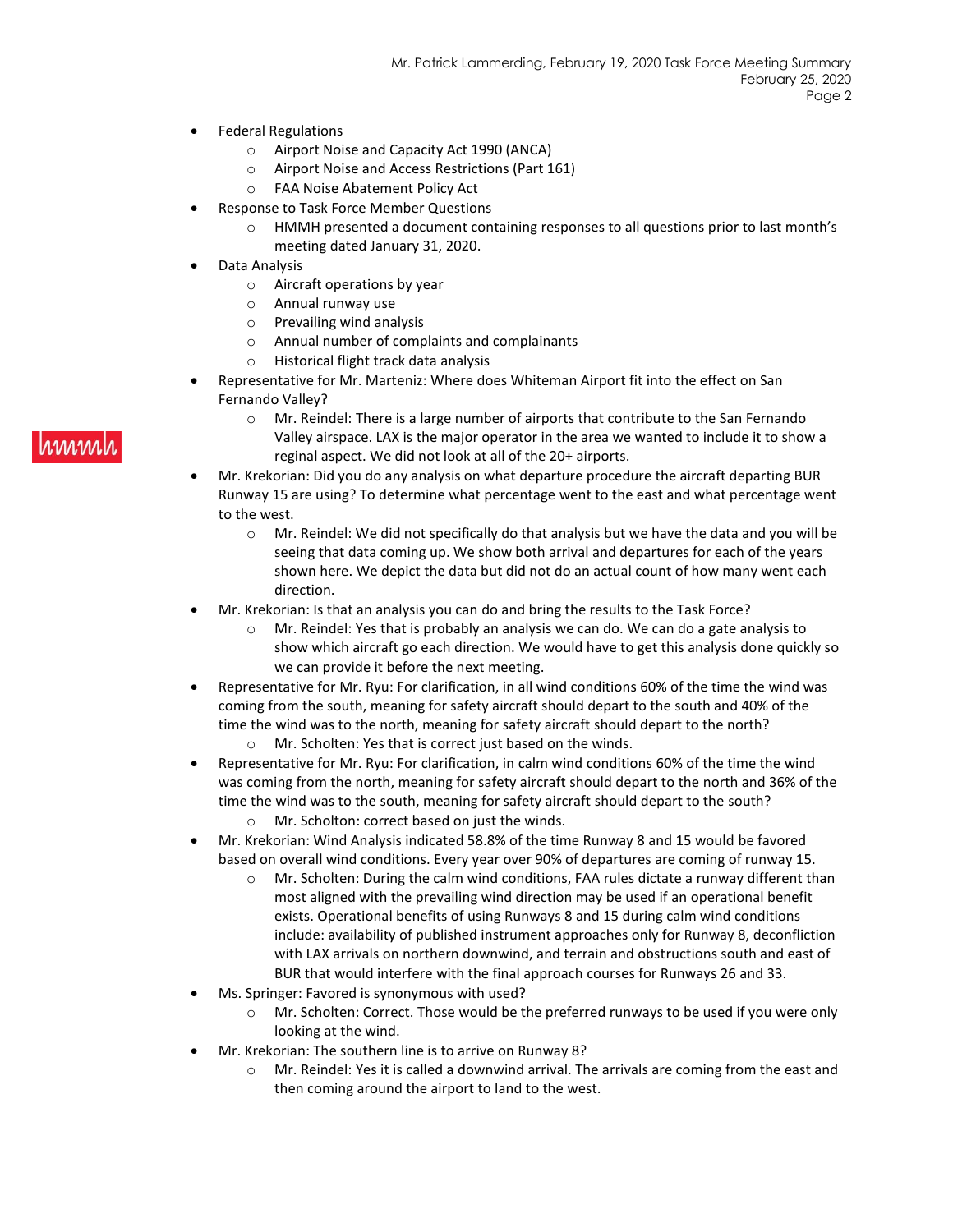- Representative for Mr. Ryu: So the very south those are at fairly high altitude? At the very south at the big loop on average what altitude are the aircraft at?
	- o Mr. Reindel: Yes they are at a higher altitude.
	- o Mr. Reindel: We do not know the altitude at this point, we can certainly do an analysis. We looked at altitudes on departures, but not for arrivals.
- Representative for Mr. Ryu: Looking at the line above the southern line that looks like a U that is arriving Runway 33, in 2015 you barely see that concentration compared to 2019, do we a number of operations? Is this a narrowing due to Metroplex or an increase in the number of flights?
	- o Mr. Reindel: I believe it is a combination of both. I believe in 2019 there were little more conditions contribution to arrivals on Runway 33 then maybe happened in 2015. We have not looked at those exact numbers. It is also the implementation of procedures to arrival on that runway.
	- o Mr. Reindel: The path, not the furthest to the south but the second furthest south that are arriving Runway 33 would be lower as they are closer to the runway at that point and are on descent to arrive. They are lower in altitude than those in the southern most path.
- Ms. Gabel-Luddy: Does this represent all jet departures? Corporate jets? Commercial Carriers?
	- o Mr. Reindel: Yes it is all jets, small medium and large. It includes corporate jets and commercial carriers.
- Mr. Krekorian: I think it would be important to see the change in fleet mix over time. To see if larger jets are flying lower than smaller jets which impacts the noise level.
	- o Mr. Reindel: It likely has changed some, we can look at fleet mix to see how it compares. We could also possible look at a couple predominate aircraft at different weights to see if those altitudes have changed.
- Representative for Ms. Harris: Could you lay out that altitude analysis side by side in terms of altitudes., weights and aircraft type in the same time period?
	- $\circ$  Mr. Reindel: We could do the analysis for the year and categorize them as you said. Now we do not know their exact take-off weights, that is proprietary information that the operators don't share, but we know the max take-off weight so we can compare that. We can also look at overall fleet mix. We might have time to look at a few predominate aircraft that have different max take-off weights to see if there are any differences in altitude.
- Representative for Mr. Ryu: For Gate 4, in 2007, 2010,m 2015 it shows mid 1000s for flight tracks and in 2019 it is now 20,000, would that be because the majority of planes prior to 2019 were turning before then got to gate 4?
	- $\circ$  Mr. Reindel: I cannot say specifically for sure, if I were to take a guess that is where my thought would go as well. Obviously there are more going through gate 4 now then used to be and if you look at the number of total operations it has not increased that much over the time period. Especially if you look at 2007 tracks when there were more operations than in 2019.
- Representative for Mr. Ryu: Under 2019 gate 3 is that 19,000 or 30,000?
	- o Mr. Reindel: The total number of tracks at Gate 3 is 39,492
- Representative for Mr. Ryu: So under Gate 3 you also have 2 times as many tracks and that is further north.
	- o Mr. Reindel: Not quite that there was 26,766 total tracks in 2007. There is an increase at Gate 3 as well.
- Representative for Ms. Harris: Is there any reason why you picked January and March?
	- Mr. Reindel: I do not believe there was a particular reason. It was looking at the same week every year to get rid of seasonable variabilities. Looking at a week was already a large amount to listen to.
- Mr. Krekorian: Under what circumstances are sectors combined? Is it available employees, workload, time of week?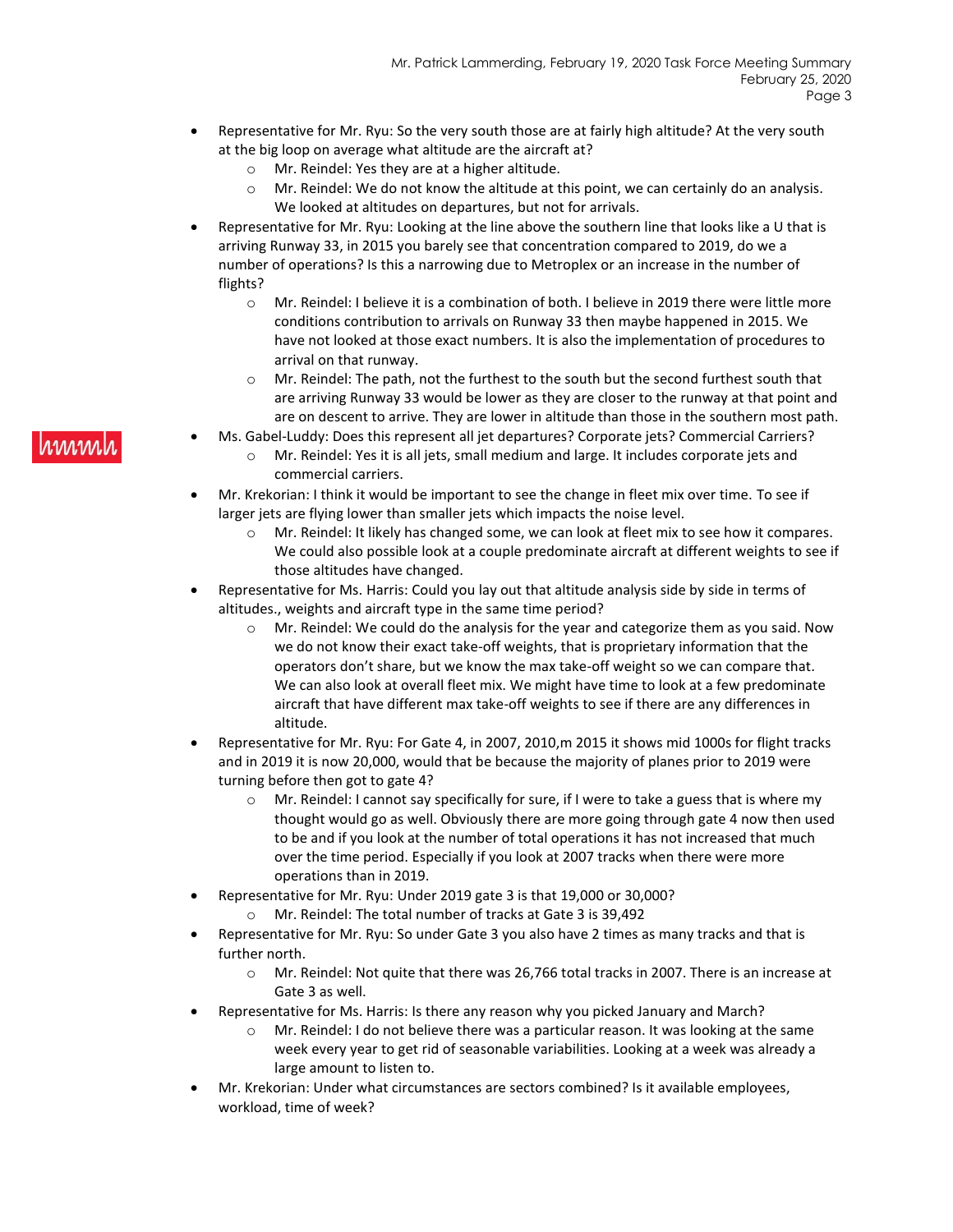- $\circ$  Mr. Scholten: It is a combination of factors it can be based on staff availability, workload, the traffic level at the time. In general when traffic levels are lower sectors will be combined as there is less of a need to have each sector staffed by an air traffic controller as there is not much traffic. Overall staffing plays into that and also the complexity of the traffic and operations. It is not just one thing that causes sectors to be combined.
- Ms. Gabel-Luddy: Is this more insight as to what was discussed two meetings ago where the first heading was given to 210 but the second heading being delayed by as much as 15 seconds, causing planes to turn later?
	- $\circ$  Mr. Scholten: These are some of the challenges that are faced by the controllers working this area that could contribute to things such as the aircraft turning later. The combining of sectors is one thing that could contribute to that and the aircraft getting a delayed turn from the 210 heading because the controller is working a bigger airspace
- Ms. Gabel-Luddy: Can you explain what a system service review is? o Mr. Scholten: I cannot.
- Mr. Tomek: Are these potential recommendations we can be making to the FAA?
	- o Mr. Reindel: Yes so these are recommendations that came from DVAC's analysis looking into the southern shift and what potential remedies could be made to remedy that. Knowing things that the FAA can do if you are interested in returning to how it use to be you could ask the FAA to look at these procedures and get it back to what it use to be. It is also not to say they can do that, because we don't know if they actually can.
- Mr. Tomek: All of the things you just detailed are consistent going back to earlier presentations on how busy the San Fernando Valley airspace is and all those overlays in the first workshop it sounds like this is a function of the very busy airspace and the FAA maybe not staffing this adequately? Is it a function of a specific change in their procedures? Is it not consistent with existing SOP's which suggest people are busy and not achieving the hand-off as fast as they should or use to, it is not so much a structural problem as it is a staffing problem?
	- $\circ$  Mr. Reindel: Unfortunately, we cannot answer that. We can see some of symptoms that are occurring that we have pointed out like the delay in SCT to what they could potentially do, but as to the why's that is from the FAA. The FAA would have to look into whys. We are providing information on SOPs and what they could potentially get benefit from if they looked at it. The FAA has also said there has not been a change in procedures and that is true there has not been a change in a procedure but there is a shift. Cleary something has changed from 2007 and today.
- Mr. Koretz: Is there anything that would stand in the way of the FAA doing some of the proper training and getting it started now.
	- $\circ$  Mr. Reindel: I would say not likely anything in the way. They FAA is currently doing it but what your recommendation would be to update that training in order to reduce those delays in turning aircraft to the north.
- Mr. Koretz: What is the FAA not including within their current training?
	- $\circ$  Mr. Reindel: What it shows is there is a southern drift and one of the things the FAA could focus on in training is how to eliminate that southern drift.
- Mr. Najarian: To what level of certainty does Kevin feel these recommendations will solve the southern drift? If his recommendations were adopted by the FAA would it solve the southern drift?
	- o Mr. Reindel: I am not sure if we can say that at this point. We are not inside the tower, we are not inside SCT all we can do being on the outside and just listening and looking at the data is to say we think it can be improved at put back to how it was.
- Mr. Najarian: Do you feel DVAC is the best expert outside of the FAA that can make recommendations to the Task Force?
	- o Mr. Reindel: The best entity to make a recommendation is the FAA. I do think his credentials show he has that expertise and experience, he know the talk and processes.
- Community Group Proposals: Preliminary Assessment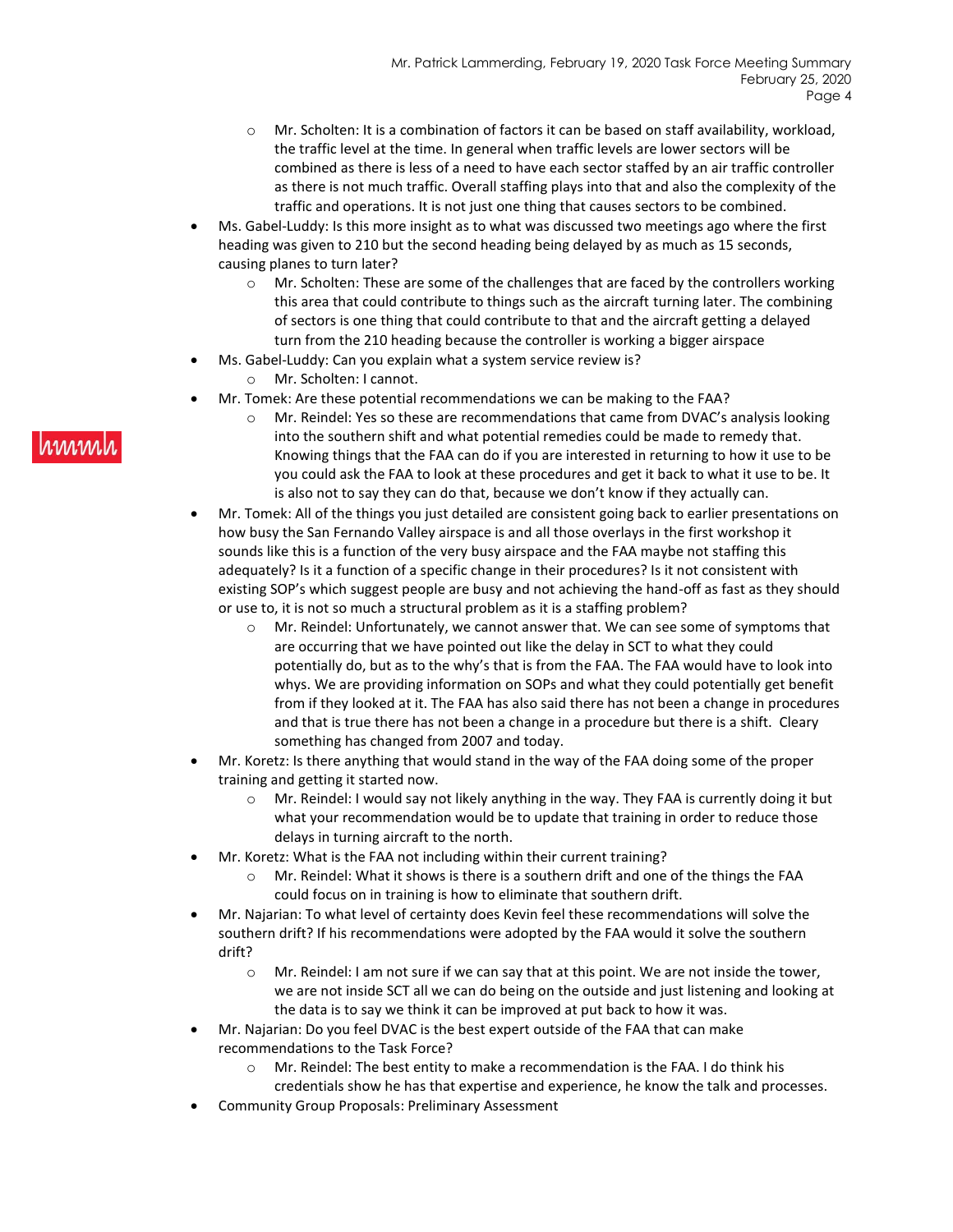- Uproar LA
- Ms. Gabel-Luddy: Can the rate of climb or the ascent be optimized even though it might burn more fuel, is it possible to rebalance the instruction to FMS to secure a more rapid ascent at the expense of fuel savings?
	- $\circ$  Mr. Scholten: There is the capability to do that, normally it has to be something done as part of a procedure. It has to be proceduralized so that would be more difficult for in the case when an aircraft is on a heading or on a vector which is something that is issued by an air traffic control. There is no procedural guidance that says what the defined climb rate would be other then a minimum climb rate established, but the issue then you can increase the climb rate, but there is a point where an aircraft cannot maintain that. The FMS generally optimize the aircraft climb to fuel climb, there are some ways you can trade that fuel efficiency with climbing quicker but only goes to a certain point where that can be done.
	- o Mr. Reindel: Increasing altitude quicker may not result in the quietest operation on the ground. There are noise abatement departure procedures that have a thrust cutback that can reduce the noise on the ground. There are two aspects to increasing the rate of climb of an aircraft, one is noise reasons to get up and be quieter but that be offset by a noise abatement procedure, the second is to get up high enough so that you can make that turn off the 210 heading. The request may be more for the latter than the former is to get up sooner so you can turn sooner. Our analysis has shown that they are high enough from Runway 8 arrivals to make the turn off the 210 heading.
- Mr. Koretz: You said they might not due it because it is not part of the procedure, is there anything from stopping us from mandating a different procedure?
	- o Mr. Scholten: It could be included as part of a procedure as a minimum climb rate, but depending on what that rate is you may get some aircraft that aren't able to do that climb rate due to fuel loading, aircraft performance, atmospheric conditions or specific aircraft type.
- Studio City for Quiet Skies
- Ms. Gabel-Luddy: If northerly departure was done outside of the Santa Ana wind conditions, would the other airports have to also change their procedures in order to avoid conflicts with BUR?
	- o Mr. Scholten: Yes to some extent they would. For example if BUR was to depart to the north but VNY was to remain landing to the south the air traffic controllers would have to work the airspace different and use different procedures. It would be a lot more workload for controllers and could have a negative impact on the airport capacity because of those complexities. LAX would also have to be considered. You would also have to look at if from a safety perspective, there would be a larger margin of error.
- Advocates for Viable Airport Solutions
- Sherman Oaks & Encino for Quiet Skies
- Burbank for Quiet Skies
- Ms. Gabel-Luddy: You talked about the traffic management reviews and working with controllers at SCT to issue the second vector sooner, would that not address the second point on the Burbank for Quiet Skies request that aircraft turn sooner?
	- o Mr. Reindel: Indeed it would, but the main word in the proposal was to require, you couldn't put something in place that would require aircraft to turn sooner. We have discussed how we might be able to get them to turn sooner. It was more of a semantics' thing that they want to require they turn sooner which is going to be the difficult part.
- Ms. Springer: What was the altitude at the Jefferies Gate HMMH created (Gate 1)?
	- o Mr. Scholten: it was around1800 feet. We are not saying it wasn't possible, you would have to specify a certain climb gradient that all aircraft would have to fly at least that climb gradient.
- Save Coldwater Canyon

# **rinnin**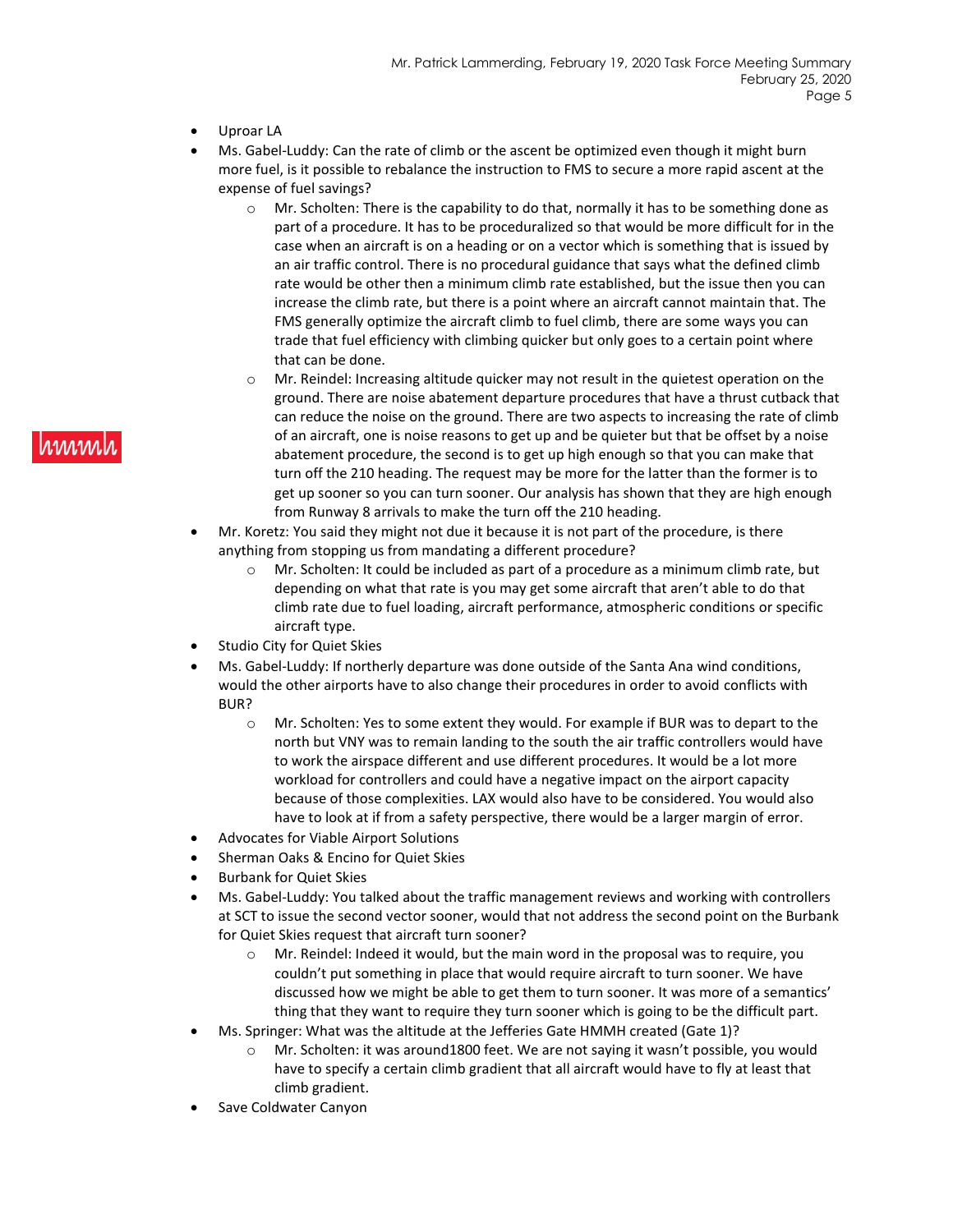- Valley Village
- Changes to Aircraft Procedures
	- Ms. Gabel-Luddy: What do the purple flight tracks show on slide 95?
		- o Mr. Reindel: The purple tracks show if the RNAV procedure shown in the October 2018 CatEx that the FAA is undertaking was implemented.
- Mr. Tomek: The budge of flight tracks south of the JAYTE and TEGAN those existing tracks would no longer exist? The concentration at the new procedure would be incredibly intense?
	- o Mr. Reindel: Correct.
	- $\circ$  Mr. Reindel: Yes it would likely be concentrated as shown in the graphic until they are vectored off the procedure.
- Mr. Tomek: Are JAYTE and TEGAN as currently planned are south of the 101 Freeway?
	- o Mr. Reindel: Correct.
- Ms. Springer: Can you explain this graphic more?
	- o Mr. Reindel: What you are looking at here the red is existing today, but all those existing flight tracks would be concentrated into that band at JAYTE until they approach TEGAN to where they would be vectored to the north. It is the same number of tracks you would culminate them going south of the JAYTE/TEGAMN line.
- Representative for Mr. Ryu: If this was the proposed procedure from the FAA's October 2018 CatEx, is this potentially in our future anyways?
	- $\circ$  Mr. Reindel: My understanding is they are proceeding with an EA which is about a 1-2 year process, they are doing the environmental review whether or not they will be moving forward with that procedure.
- Representative for Mr. Ryu: so one of the recommendations we can make is for the FAA not to move forward with this procedure?
	- o Mr. Reindel: you could, yes.
	- Mr. Koretz: Is there a way to make the turn back in same location but to disperse flight tracks?
		- o Mr. Reindel: That is why I mentioned in the beginning these RNAV departure procedures tend to be concentrated but the FAA is looking at other technologies that could disperse them but currently that technology does not exist. Within the US in terms of NextGen departure procedures have concentrated tracks as a result.
- Questions for Task Force Members to consider before the next meeting.
- Process for Preparing Recommendations
- Mr. Krekorian: There maybe recommendations we make that might require further analysis and consideration by HMMH, and we would want HMMH to come back and help with recommendations, how would we handle that?
	- o Mr. Reindel: My recommendation, I am not sure if you want to rely so much on HMMH's first look at feasibility and get it to the FAA to look at feasibility. That is why I have asked for you to explain the problem you are trying to solve with that recommendation. If we get hundreds of recommendations we will not be able to look into all of them, we may be able to take a high level approach to them and state potential barriers to implementation.
- Mr. Krekorian: As we provide recommendations to you, HMMH will be consolidating them by subject matter trying to reduce the duplication?
	- o Mr. Reindel: that is correct but we will try to keep all the nuances of slightly different recommendations.
- Mr. Tomek: I have a question regarding your response number 18 on page 21 of the question memo, detailing where the turn off the 210 heading can happen, FAA's response is not entirely consistent with the data shown.
	- o Mr. Reindel: I think what is being responded to, was if they were to put in an RNAV procedure to solve the problem, the RNAV procedure must work in all cases meaning it would have to be deconflicted with Runway 8 arrivals. What we have today is more or less of an open SID, they can vector them as soon as they reach the MVA and there is no